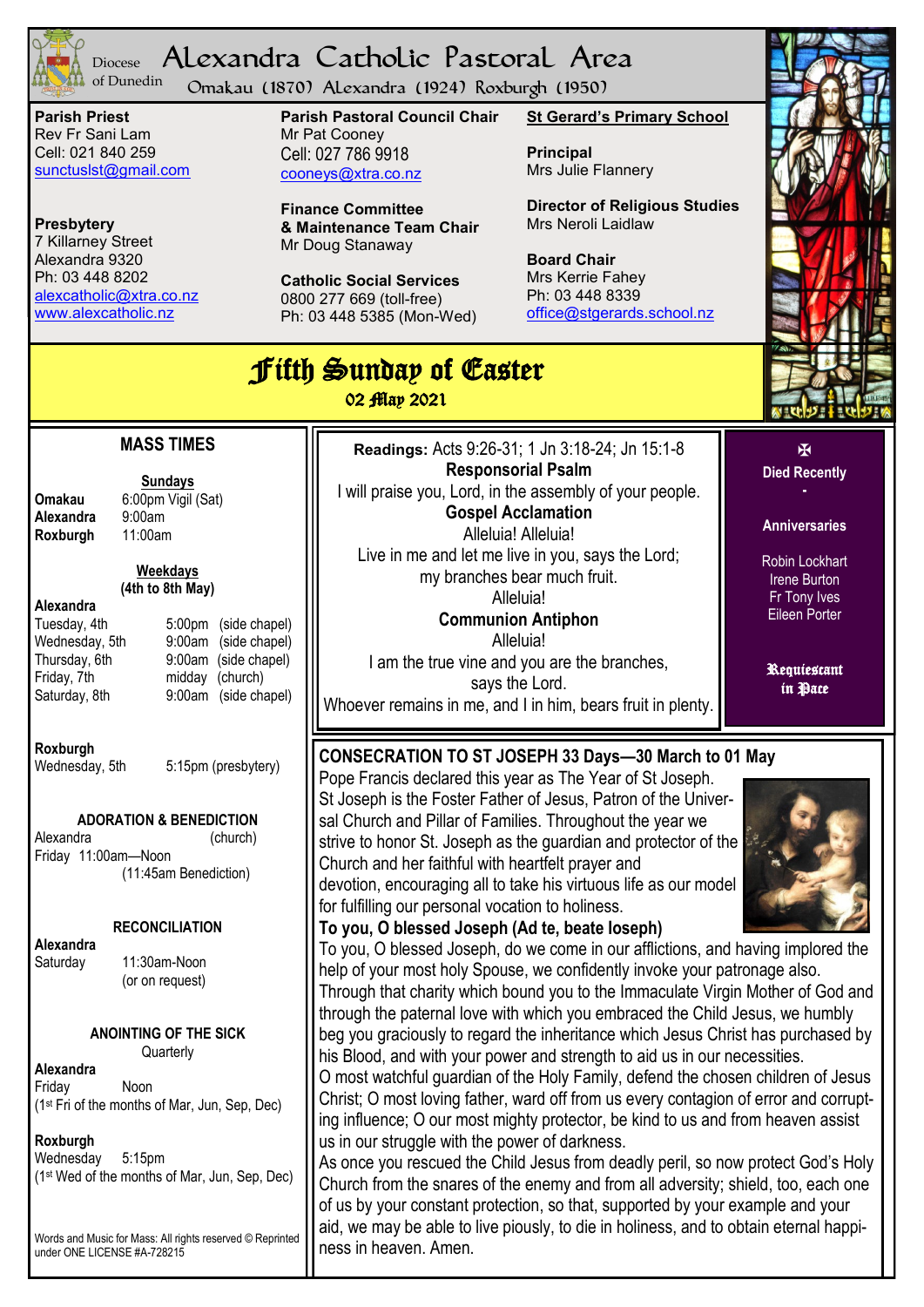**SISTER LEONA GARCHOW— Celebrating 50 years of Religious Life as a Sister of Mercy. MORNING TEA SERVICE— Bringing our Parish Community together** Next Sunday, 9th May (Mothers' Day), we will have a morning tea service after Mass. We will also celebrate Sister Leona's 50 years as a Sister of Mercy. If you'd like to assist with this service in any way, please get in touch with Jen McLean on 021 2700760. Thank you to those that have already offered to help. **THE CENTRAL OTAGO REGIONAL CHOIR—**Conducted by Richard Madden, will present a concert of modern songs by composer Will Todd plus music by Haydn including the Little Organ Mass. Kemp English and Yuka Eguchi will be accompanying some pieces and performing as guest artists. The Alexandra concert is Sunday May 9, 2:30pm at the Dunstan High School hall. Tickets available at the door. **Come and Celebrate with THE NZ CATHOLIC MEDICAL ASSOCIATION** is holding a Pastoral Care and Support conference and retreat for Catholic health practitioners at Our Lady's Home of Compassion in Island Bay, Wellington from 3pm Friday 28 May to 3pm Saturday 29 May. Hear interesting local speakers. Mass and Reconciliation will be available. The NZ Catholic Bishops Conference supports this event. Registration details: [www.newzealandcatholicmedical.co.nz](http://www.newzealandcatholicmedical.co.nz/)

> *Tui Motu* **Subscribers and Friends. On Friday, 7 May in the Mercy Room (Mercy Parish) 32 Macandrew Road, South Dunedin.**

> *Gathering and supper from 5.30 pm. Meeting at 6.00pm*

**Meet Board directors and** *Tui Motu* **staff and hear about the magazine as** 

**we come through the pandemic.**

A celebration for Sr Leona will take place at the 9:00am Mass on Sunday, 9 May at St John the Baptist Church, followed by morning tea.

All are very welcome.



| RSVP: admin@tuimotu.org or call: 03 477 1449 |                                                                                                                                                                                                                                                                                                                                                                                                                                                                                                                               |                                                                                                                          |                                                                                                                                                                                                                                                                                                                                                  |
|----------------------------------------------|-------------------------------------------------------------------------------------------------------------------------------------------------------------------------------------------------------------------------------------------------------------------------------------------------------------------------------------------------------------------------------------------------------------------------------------------------------------------------------------------------------------------------------|--------------------------------------------------------------------------------------------------------------------------|--------------------------------------------------------------------------------------------------------------------------------------------------------------------------------------------------------------------------------------------------------------------------------------------------------------------------------------------------|
|                                              | <b>PARISH COUNCIL NOMINATIONS</b>                                                                                                                                                                                                                                                                                                                                                                                                                                                                                             | <b>NEXT WEEK</b>                                                                                                         |                                                                                                                                                                                                                                                                                                                                                  |
|                                              | We strongly urge you to come forward to be<br>part of this team that work towards the benefit<br>of our parish and parishioners.                                                                                                                                                                                                                                                                                                                                                                                              | 9th May Readings: Acts 10:25-26, 34-35, 44-48; 1 Jn 4:7-10;<br>Jn 15:9-17                                                |                                                                                                                                                                                                                                                                                                                                                  |
|                                              |                                                                                                                                                                                                                                                                                                                                                                                                                                                                                                                               | 8th/9th May Roster:                                                                                                      |                                                                                                                                                                                                                                                                                                                                                  |
|                                              | The Council meet four to five times a year<br>and have short discussions on happenings<br>within our Parish, School, Catholic Services<br>and any other matters brought forward. This<br>is a great place to come up with solutions to-<br>gether so as to ensure the smooth running of<br>our parish and parish community.<br>Please do ask Fr Sani, Pat Cooney or Marga-<br>ret Bennie should you require any further in-<br>formation or clarification in this regard. Nomi-<br>nation forms are in the church foyer which | Greeters:<br><b>Projector:</b><br><b>Altar Servers:</b><br>Intro / POF:<br>Reader:<br>Offertory:<br><b>Extraordinary</b> | R Bennett & N Laidlaw (Alex); M Card (Roxb)<br>Jane Kinney (Omak); J Fonseca Alex); P Morris<br>(Roxb)<br>Addison Mulholland, Milla O'Kane & Varna Sim<br>A White (Omak); T Mulholland (Alex); K Robb<br>(Roxb)<br>A White (Omak); A Drake & R Bennett (Alex);<br>K Robb (Roxb)<br>Volunteer (Omak); O'Kane family (Alex);<br>Robb family (Roxb) |
|                                              | please fill in and place in the box provided by<br>Sunday, 16 May.                                                                                                                                                                                                                                                                                                                                                                                                                                                            | <b>Ministers:</b>                                                                                                        | R Kilkelly (Omak); R Bennett, N Laidlaw, J<br>Flannery (Alex); A Compton (Roxb)                                                                                                                                                                                                                                                                  |
|                                              |                                                                                                                                                                                                                                                                                                                                                                                                                                                                                                                               | Sacristan:                                                                                                               | L Fonseca (Alex)                                                                                                                                                                                                                                                                                                                                 |
|                                              | Thank you.                                                                                                                                                                                                                                                                                                                                                                                                                                                                                                                    | Cleaner:                                                                                                                 | J Flannery (Omak); (Alex); K van de Water (Roxb)                                                                                                                                                                                                                                                                                                 |